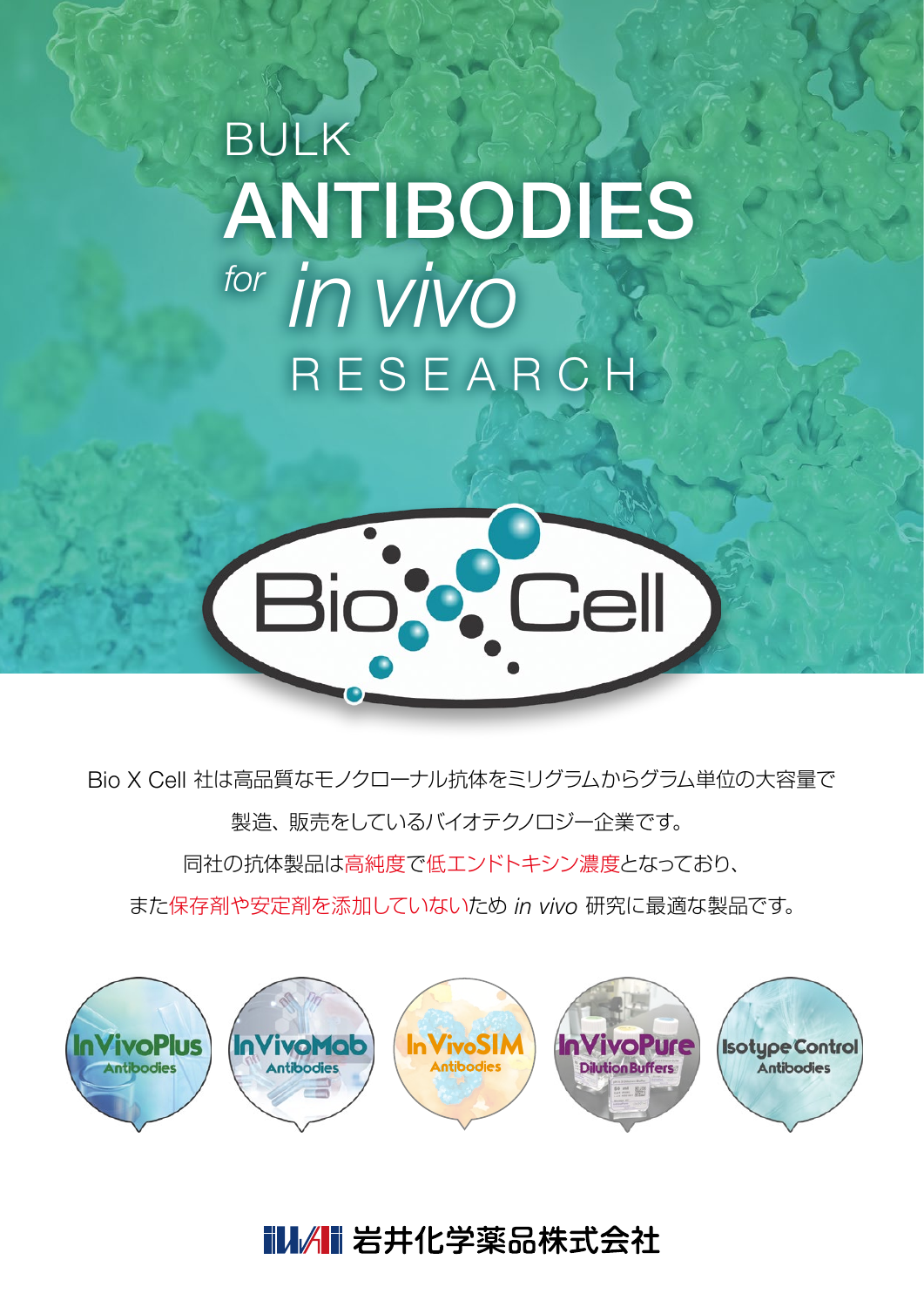

## **InVivoPlus™** (高グレード抗体製品)

#### エンドトキシン:≦ 0.001 EU/ug

純度: ≧ 95% アジ化ナトリウム、キャリアタンパクフリー

マウス病原体フリー – – – – – – – タンパク質凝集物:≦5%

## FACS、ELISA 法による品質試験済み

#### 容量:5mg, 25mg, 50mg, 100mg

| 抗原                                                        | クローン            | アイソタイプ                  | アプリケーション (使用文献)                                                               | 製品番号          |
|-----------------------------------------------------------|-----------------|-------------------------|-------------------------------------------------------------------------------|---------------|
| 4-1BB (CD137) (Mouse)                                     | L0B12.3         | Rat $lgG1$ , $\kappa$   | 4-1BB activation                                                              | <b>BP0169</b> |
| 4-1BB (CD137) (Mouse)                                     | 3H3             | Rat IgG2a               | 4-1BB stimulation                                                             | <b>BP0239</b> |
| $CD3 \varepsilon$ (Mouse)                                 | 145-2C11        | Armenian Hamster IqG1   | DP. T cell stimulation/activation, IF, FC, WB                                 | BP0001-1      |
| CD4 (Mouse)                                               | GK1.5           | Rat IqG2b, K            | DP, FC, WB                                                                    | BP0003-1      |
| $CD8 \alpha$ (Mouse)                                      | 2.43            | Rat IqG2b, K            | DP, WB                                                                        | <b>BP0061</b> |
| $CD8 \alpha$ (Mouse)                                      | $53 - 6.7$      | Rat IqG2a, K            | DP, IF, FC, WB                                                                | BP0004-1      |
| $CD8 \alpha$ (Mouse)                                      | YTS169.4        | Rat IqG2b, K            | DP, WB                                                                        | <b>BP0117</b> |
| CD25 (IL-2R $\alpha$ ) (Mouse)                            | PC-61.5.3       | Rat $lgG1, \lambda$     | DP, FC                                                                        | <b>BP0012</b> |
| CD40 (Mouse)                                              | FGK4.5/FGK45    | Rat IgG2a               | CD40 activation, B cell stimulation/<br>activation, DC stimulation/activation | BP0016-2      |
| CD40L (CD154) (Mouse)                                     | $MR-1$          | Armenian Hamster IqG    | BL, WB                                                                        | BP0017-1      |
| CD47 (Human/Mouse/Rat)                                    | MIAP410         | Mouse IgG1, K           | BL, IF                                                                        | <b>BP0283</b> |
| CSF1R (CD115) (Mouse)                                     | AFS98           | Rat IgG2a, K            | DP, Neu, FC, WB                                                               | <b>BP0213</b> |
| CTLA-4 (CD152) (Mouse)                                    | UC10-4F10-11    | American Hamster IgG    | Neu, FC, WB                                                                   | <b>BP0032</b> |
| CTLA-4 (CD152) (Mouse)                                    | 9D9             | Mouse IgG2b             | Neu, WB                                                                       | <b>BP0164</b> |
| CTLA-4 (CD152) (Mouse)                                    | 9H10            | Syrian Hamster IqG      | Neu, WB                                                                       | <b>BP0131</b> |
| GITR (Mouse)                                              | DTA-1           | Rat IgG2b, λ            | <b>GITR</b> stimulation                                                       | <b>BP0063</b> |
| IFNAR-1 (Mouse)                                           | <b>MAR1-5A3</b> | Mouse IgG1, κ           | BL, WB                                                                        | <b>BP0241</b> |
| IFN $\gamma$ (Mouse)                                      | <b>XMG1.2</b>   | Rat lqG1, K             | Neu, ELISPOT, FC, WB                                                          | <b>BP0055</b> |
| IL-4 (Mouse)                                              | 11B11           | Rat IgG1, K             | Neu, FC, WB, IL-4 receptor stimulation                                        | <b>BP0045</b> |
| IL-10R (CD210) (Mouse)                                    | 1B1.3A          | Rat $lgG1$ , $\kappa$   | BL, FC, WB                                                                    | <b>BP0050</b> |
| IL-12 p40 (Mouse)                                         | C17.8           | Rat IgG2a, K            | Neu, p40 affinity chromatography, IP, ELISA,<br>FC, WB                        | <b>BP0051</b> |
| IL-17A (Mouse)                                            | 17F3            | Mouse IgG1, K           | Neu                                                                           | <b>BP0173</b> |
| LAG-3 (Mouse)                                             | C9B7W           | Rat $lgG1, \kappa$      | Neu, FC, WB                                                                   | <b>BP0174</b> |
| Ly6G (Mouse)                                              | 1A8             | Rat IgG2a, K            | DP, IF, IHC(P), IHC(Fr), FC                                                   | BP0075-1      |
| Ly6G/Ly6C (Gr-1) (Mouse)                                  | RB6-8C5         | Rat IgG2b, K            | DP, FC, IHC(P), IHC(Fr)                                                       | <b>BP0075</b> |
| NK1.1 (Mouse)                                             | <b>PK136</b>    | Mouse IgG2a, K          | DP, FC                                                                        | <b>BP0036</b> |
| OX40 (CD134) (Mouse)                                      | $0X-86$         | Rat $lgG1$ , $\kappa$   | OX40 activation, WB                                                           | <b>BP0031</b> |
| PD-1 (CD279) (Mouse)                                      | J43             | Armenian Hamster IqG    | BL, Neu, WB                                                                   | BP0033-2      |
| PD-1 (CD279) (Mouse)                                      | RMP1-14         | Rat IgG2a               | <b>BL</b>                                                                     | <b>BP0146</b> |
| PD-1 (CD279) (Mouse)                                      | 29F.1A12        | Rat IgG2a, K            | BL, Neu, IHC(Fr), IF, FC, WB                                                  | <b>BP0273</b> |
| PD-L1 (B7-H1) (Mouse)                                     | 10F.9G2         | Rat IqG2b, K            | BL, IF, IHC(Fr), FC, WB                                                       | <b>BP0101</b> |
| TGF- B (Mouse/Human/Rat/Monkey/<br>Hamster/Canine/Bovine) | 1D11.16.8       | Mouse $lgG1$ , $\kappa$ | Neu, WB                                                                       | <b>BP0057</b> |
| Thy1.2 (CD90.2) (Mouse)                                   | 30H12           | Rat IgG2b, K            | DP, WB                                                                        | <b>BP0066</b> |
| TIM-3 (CD366) (Mouse)                                     | <b>RMT3-23</b>  | Rat IgG2a, K            | Neu, BL, FC                                                                   | <b>BP0115</b> |
| TNF $\alpha$ (Mouse)                                      | XT3.11          | Rat IgG1                | Neu, WB                                                                       | <b>BP0058</b> |
| VEGFR-2 (Mouse)                                           | DC101           | Rat $lgG1$ , $\kappa$   | BL, WB                                                                        | <b>BP0060</b> |
| VISTA (Mouse)                                             | 13F3            | Armenian Hamster IqG    | <b>BL</b>                                                                     | <b>BP0310</b> |

【凡例】 FC:フローサイトメトリー IP:免疫沈降 IF:免疫蛍光染色 WB:ウエスタンブロット IHC:免疫染色 BL:ブロッキング Neu:中和活性 FA:機能解析 DP:細胞除去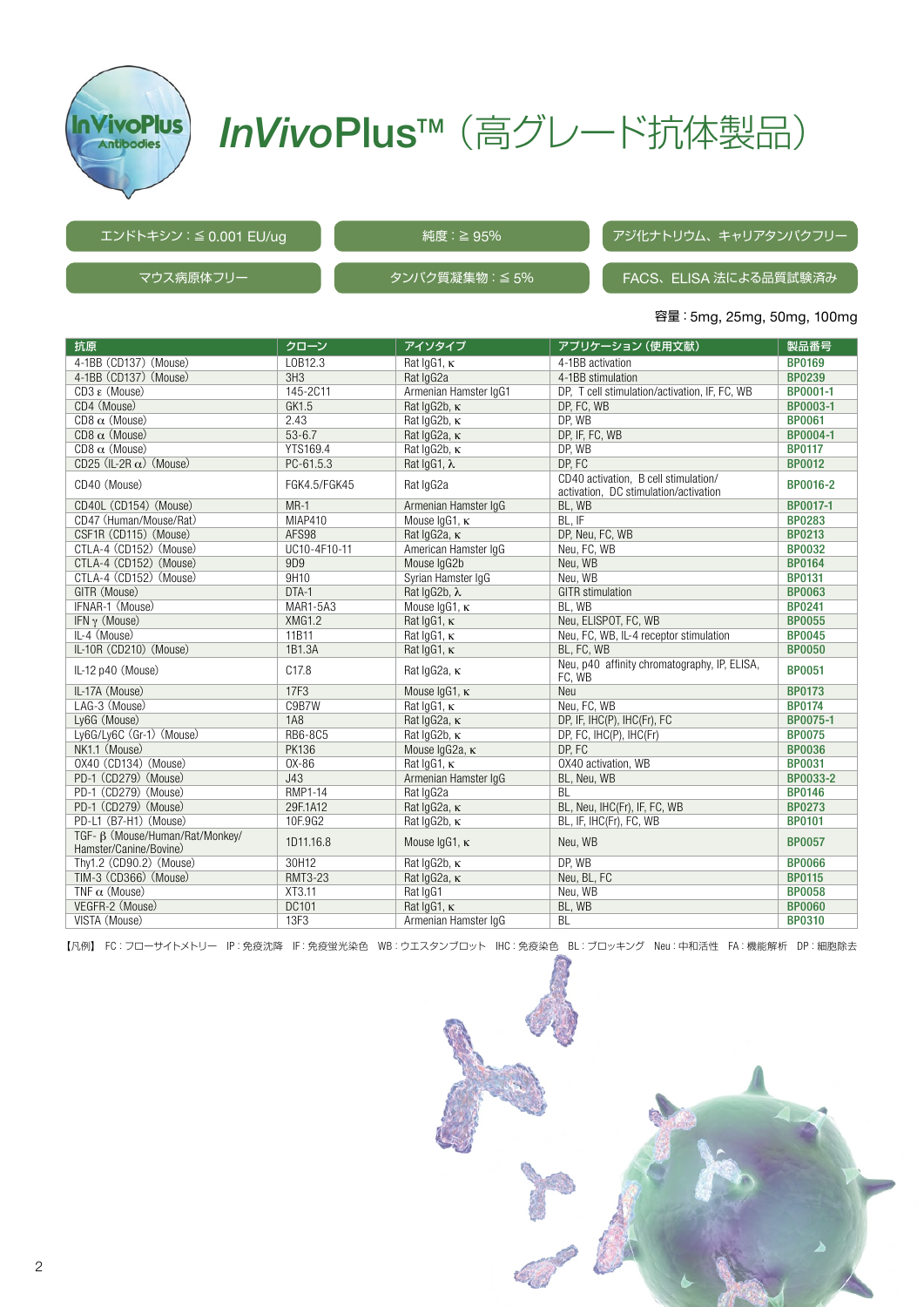

## *InVivo*MAb™(抗体製品)

### エンドトキシン:≦ 0.002 EU/ug 純度:≧ 95% アジ化ナトリウム、キャリアタンパクフリー

#### 容量:1mg, 5mg, 25mg, 50mg, 100mg

| 抗原                                           | クローン                  | アイソタイプ                       | アプリケーション (使用文献)                                   | 製品番号                      |
|----------------------------------------------|-----------------------|------------------------------|---------------------------------------------------|---------------------------|
| 2C TCR (Mouse)                               | 1B <sub>2</sub>       | Mouse IgG1                   | IF, FC                                            | <b>BE0069</b>             |
| 4-1BB (CD137) (Mouse)                        | L0B12.3               | Rat $lgG1$ , $\kappa$        | 4-1BB activation                                  | <b>BE0169</b>             |
| 4-1BB (CD137) (Mouse)                        | 3H3                   | Rat IgG2a                    | 4-1BB stimulation                                 | <b>BE0239</b>             |
| 4-1BB (CD137) (Mouse)                        | 17B5                  | Syrian Hamster IgG           | BL, FC                                            | <b>BE0296</b>             |
| 4-1BBL (CD137L) (Mouse)                      | TKS-1                 | Rat IgG2a, K                 | BL                                                | <b>BE0110</b>             |
| AChR (Human/Rat/Fish)                        | Mab35 (TIB-175)       | Rat IgG1                     | EAMG induction in rats. IF                        | <b>BE0123</b>             |
| B220 (Mouse)                                 | RA3.3A1/6.1 (TIB-146) | Rat IgM                      | DP, B cell negative selection                     | <b>BE0067</b>             |
| $\beta$ -2-Microglobulin (Rat)               | 4C <sub>9</sub>       | Mouse IgG1                   |                                                   | <b>BE0143</b>             |
| BTLA (CD272) (Mouse)                         | 6A6                   | Armenian Hamster IgG, κ      | <b>BTLA</b> stimulation, BL                       | <b>BE0132</b>             |
| BTLA (CD272) (Mouse)                         | 6F7                   | Mouse $lgG1$ , $\kappa$      | in vivo BTLA+ B cell and CD4 T cell depletion, FC | <b>BE0304</b>             |
| BTLA (CD272) (Mouse)                         | PK18.6                | Rat $\lg G1 \kappa$          | BTLA stimulation, FC                              | <b>BE0153</b>             |
| BTLA (CD272) (Mouse)                         | PJ196                 | Mouse IgG1                   | BL, T cell stimulation/activation, FC             | <b>BE0196</b>             |
| BTLA (CD272) (Mouse)                         | 8F4                   | Mouse IgG1, K                | FC                                                | <b>BE0210</b>             |
| CCL2 (MCP-1) (Human/Mouse/Rat)               | 2H5                   | Armenian Hamster IgG. K      | Neu, IHC(Fr)                                      | <b>BE0185</b>             |
| CCR3 (CD193) (Mouse)                         | 6S2-19-4              | Rat IgG2b, λ                 | DP                                                | <b>BE0316</b>             |
| CD1a (Human)                                 | OKT-6                 | Mouse IgG1                   | BL, FC                                            | <b>BE0211</b>             |
| CD1d (CD1.1) (Mouse)                         | 19G11                 | Rat IqG1                     | Neu                                               | <b>BE0000</b>             |
| CD1d (CD1.1) (Mouse)                         | 20H2 (HB323)          | Rat $lgG1$ , $\kappa$        | Neu, BL, FC                                       | <b>BE0179</b>             |
|                                              |                       |                              | T cell stimulation/activation, DP,                |                           |
| CD3 (Human)                                  | OKT-3                 | Mouse IgG2a, K               | ex vivo T cell inhibition for xenografts, FC      | <b>BE0001-2</b>           |
| CD3 (Human)                                  | UCHT1 (Leu-4) (T3)    | Mouse laG1. K                | DP, ex vivo T cell inhibition for xenographs. FC  | <b>BE0231</b>             |
| CD3 (Mouse)                                  | 17A2                  | Rat IgG2b, K                 | T cell stimulation/activation                     | <b>BE0002</b>             |
| $CD3 \varepsilon$ (Mouse)                    | 145-2C11              | Armenian Hamster IqG1        | DP, T cell stimulation/activation, IF, FC, WB     | BE0001-1                  |
|                                              | 145-2C11 f(ab')2      |                              |                                                   |                           |
| CD3 ε f(ab')2 fragment (Mouse)               | Fragments             | Armenian Hamster IqG1        | DP                                                | <b>BE0001-1FAB*</b>       |
| $CD3 \varepsilon$ (Mouse)                    | KT <sub>3</sub>       | Rat IgG2a                    | T cell negative selection, T cell stimulation/    | <b>BE0261</b>             |
|                                              |                       |                              | activation, IF                                    |                           |
| CD4 (Human)                                  | OKT-4                 | Mouse IgG2b, κ               | T cell stimulation/activation, DP, FC, IP         | <b>BE0003-2</b>           |
| CD4 (Human)                                  | RPA-T4                | Mouse IgG1, K                | BL, blocking of $CD4 + T$ cell activation, IF,    | <b>BE0288</b>             |
| CD4 (Mouse)                                  | GK1.5                 |                              | IHC(Fr), FC                                       |                           |
|                                              | <b>YTS 177</b>        | Rat IgG2b, K                 | DP, FC, WB                                        | <b>BE0003-1</b>           |
| CD4 (Mouse)                                  | <b>YTS 191</b>        | Rat IgG2a                    | blockade of CD4+ T-cell responses, WB<br>DP       | BE0003-3                  |
| CD4 (Mouse)<br>CD4 (Rat)                     | 0X-38                 | Rat IgG2b, K                 |                                                   | <b>BE0119</b>             |
|                                              |                       | Mouse IgG2a, K               | in vivo CD4+ T cell depletion, FC                 | <b>BE0308</b>             |
| CD8 (Lyt2.1) (Mouse)<br>CD8 $\alpha$ (Human) | 116-13.1 (HB129)      | Mouse IgG2a, K               | DP, FC<br><b>DP</b>                               | <b>BE0118</b><br>BE0004-2 |
| CD8 $\alpha$ (Mouse)                         | OKT-8<br>$53 - 6.7$   | Mouse IgG2a                  |                                                   | <b>BE0004-1</b>           |
| CD8 $\alpha$ (Mouse)                         | 2.43                  | Rat IgG2a, K<br>Rat IgG2b, K | DP, IF, FC, WB<br>DP, WB                          | <b>BE0061</b>             |
| CD8 $\alpha$ (Mouse)                         | YTS169.4              | Rat IgG2b, K                 | DP, WB                                            | <b>BE0117</b>             |
| CD8 $\beta$ (Lyt3.2) (Mouse)                 | $53 - 5.8$            | Rat $lgG1$ , $\kappa$        | DP, BL, IF                                        | <b>BE0223</b>             |
| CD11a (LFA-1 $\alpha$ ) (Human)              | $R7-1$                | Mouse IgG1                   | FA, FC                                            | <b>BE0192</b>             |
| CD11b (Mouse/Human)                          | M1/70                 | Rat IgG2b, K                 | Neu, ILC2 cell purification, FC                   | <b>BE0007</b>             |
|                                              |                       |                              | in vitro Fc receptor blocking, in vivo Fc         |                           |
| CD16/CD32 (Mouse)                            | 2.4G2                 | Rat IqG2b, K                 | receptor blocking                                 | <b>BE0307</b>             |
| CD18 (Mouse)                                 | M18/2                 | Rat IgG2a, K                 | Neu                                               | <b>BE0009</b>             |
|                                              |                       |                              | FC, FA, IF, Chimeric antigen receptor             |                           |
| CD19 (Human)                                 | 4G7                   | Mouse IgG1                   | construction                                      | <b>BE0281</b>             |
| CD19 (Mouse)                                 | 1D3                   | Rat IgG2a, K                 | DP, Neu, B cell negative selection, FC            | <b>BE0150</b>             |
| CD20 (Human/Monkey)                          | 2H7                   | Mouse IgG2b, κ               | DP, IHC(Fr), IP, FC                               | <b>BE0276</b>             |
| CD20 (Mouse)                                 | AISB12                | Rat IgG2a, ĸ                 | FC. WB                                            | BE0302*                   |
| CD22 (Mouse)                                 | Cy34.1                | Mouse IgG1, K                | DP, FC, IP                                        | <b>BE0011</b>             |
| CD25 (IL-2R $\alpha$ ) (Human)               | 7G7B6                 | Mouse IgG2a                  | IP, IF                                            | <b>BE0014</b>             |
| CD25 (IL-2R $\alpha$ ) (Mouse)               | PC-61.5.3             | Rat $lgG1, \lambda$          | DP, FC                                            | <b>BE0012</b>             |
| CD27 (Mouse)                                 | RM27-3E5              | Rat IqG2a, K                 | CD27 stimulation, IP, FC                          | <b>BE0348</b>             |
| CD28 (Human)                                 | 9.3                   | Mouse IgG2a                  | T cell stimulation/activation                     | <b>BE0248</b>             |
| CD28 (Human/Monkey)                          | CD28.2                | Mouse IgG1, K                | T cell stimulation/activation, FC, IHC(Fr)        | <b>BE0291</b>             |
| CD28 (Mouse)                                 | 37.51                 | Syrian Hamster IgG2          | T cell stimulation/activation, BL                 | BE0015-1                  |
| CD28 (Mouse)                                 | $PV-1$                | Armenian Hamster IqG, K      | T cell stimulation/activation                     | BE0015-5                  |
| CD28 (Mouse)                                 | D665                  | Mouse IgG                    | T cell stimulation/activation                     | <b>BE0330</b>             |
| CD28 (Mouse)                                 | D665                  | Mouse IgG1                   | T cell stimulation/activation                     | <b>BE0328</b>             |
| CD28 (Rat)                                   | JJ319                 | Mouse IgG1, K                | T cell stimulation/activation, FC                 | <b>BE0040</b>             |
| CD29 (Mouse)                                 | KMI6                  | Rat IgG2a, K                 | IF, FC                                            | <b>BE0232</b>             |
| CD32 $(Fc \gamma$ RIIA) (Human)              | IV.3                  | Mouse IgG2b                  | BL, ELISA, FC                                     | <b>BE0224</b>             |
|                                              |                       |                              | CD38 stimulation, B cell activation, IF,          |                           |
| CD38 (Mouse)                                 | NIMR5                 | Rat IgG2a, K                 |                                                   | <b>BE0317</b>             |

【凡例】 FC:フローサイトメトリー IP:免疫沈降 IF:免疫蛍光染色 WB:ウエスタンブロット IHC:免疫染色 BL:ブロッキング Neu:中和活性 FA:機能解析 DP:細胞除去 \* 一部の容量設定がございません。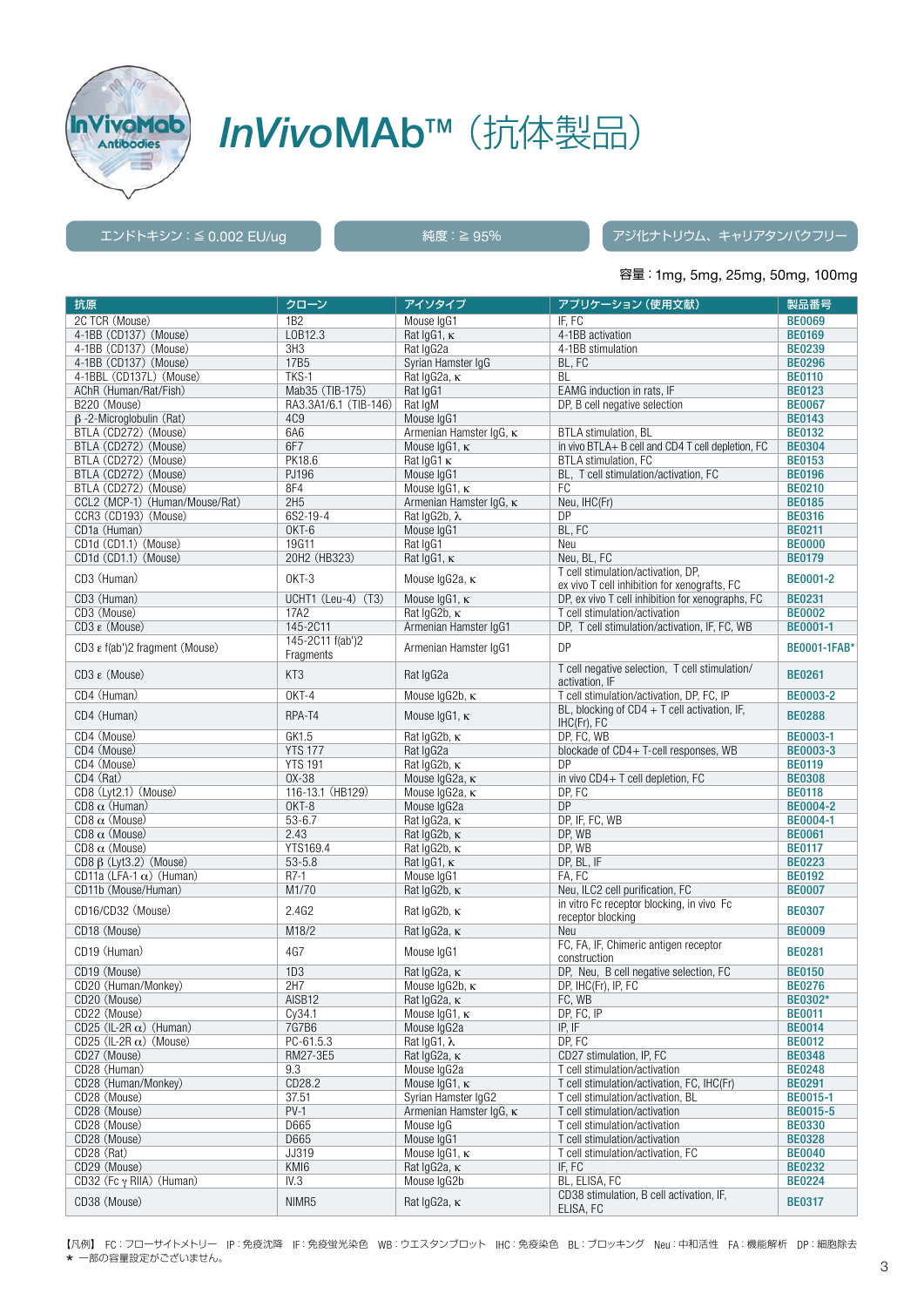## *InVivoMAb™* (抗体製品)

### 容量: 1mg, 5mg, 25mg, 50mg, 100mg

| 抗原                                                     | クローン                          | アイソタイプ                                          | アプリケーション (使用文献)                                   | 製品番号                           |
|--------------------------------------------------------|-------------------------------|-------------------------------------------------|---------------------------------------------------|--------------------------------|
| CD40 (Human)                                           | G28.5                         | Mouse $lgG1$ , $\kappa$                         | B cell stimulation, macrophage stimulation,       | <b>BE0189</b>                  |
|                                                        |                               |                                                 | FA, FC<br>CD40 activation, B cell stimulation/    |                                |
| CD40 (Mouse)                                           | FGK4.5/FGK45                  | Rat IgG2a                                       | activation, DC stimulation/activation             | <b>BE0016-2</b>                |
| CD40L (CD154) (Mouse)                                  | $MR-1$                        | Armenian Hamster IqG                            | BL, WB                                            | <b>BE0017-1</b>                |
| CD40L (CD154) (Human/Monkey)                           | <b>5C8</b>                    | Mouse laG2a                                     | BL, IP, FC                                        | <b>BE0292</b>                  |
| CD44 (Human)<br>CD44 (Mouse/Human)                     | Hermes-1<br>IM7               | Rat IgG2a                                       | BL, WB, IF                                        | <b>BE0262</b><br><b>BE0039</b> |
|                                                        |                               | Rat IgG2b, K                                    | Neu<br>anti-CD45RB-mediated tolerance induction,  |                                |
| CD45RB (Mouse)                                         | MB23G2 (HB220)                | Rat IgG2a, K                                    | DP                                                | <b>BE0019</b>                  |
| CD45.2 (Mouse)                                         | 104.2                         | Mouse IgG2a, K                                  | FC. BL. IHC(Fr)                                   | <b>BE0300</b>                  |
| CD47 (Human)                                           | B6.H12                        | Mouse $lgG1$ , $\kappa$                         | Neu, FC                                           | BE0019-1                       |
| CD47 (Human/Mouse/Rat)                                 | MIAP410                       | Mouse IgG1, K                                   | BL, IF                                            | <b>BE0283</b>                  |
| CD47 (IAP) (Mouse)<br>CD48 (Mouse)                     | <b>MIAP301</b><br>HM48-1      | Rat IgG2a, $\kappa$<br>Armenian Hamster IgG     | BL, IF<br><b>BL</b>                               | <b>BE0270</b><br><b>BE0147</b> |
| CD54 (ICAM-1) (Human)                                  | R6-5-D6                       | Mouse IgG2a                                     | T cell stimulation/activation, IF                 | BE0020-2                       |
| CD54 (ICAM-1) (Mouse)                                  | YN1/1.7.4                     | Rat IgG2b, K                                    | Neu, IHC(Fr), ELISA                               | BE0020-1                       |
| CD69 (Mouse)                                           | CD69.2.2                      | Mouse IgG1, κ                                   | in vivo down-regulation of CD69 expression, FA    | <b>BE0331</b>                  |
| CD70 (Mouse)                                           | <b>FR70</b>                   | Rat IgG2b, K                                    | BL, FC                                            | <b>BE0022</b>                  |
| CD71 (Human)                                           | OKT-9                         | Mouse $lgG1$ , $\kappa$                         | FC, IHC(Fr)                                       | <b>BE0023</b>                  |
| CD71 (TfR) (Human)<br>CD71 (TfR1) (Mouse)              | 5E9C11<br>R17 217.1.3/TIB-219 | Mouse IgG1, K<br>Rat IgG2a, K                   | WB, IP, FC<br>DP                                  | <b>BE0343</b><br><b>BE0175</b> |
| CD71 (TfR1) (Mouse)                                    | 8D3                           | Rat IgG2a                                       | DP, IF, IHC(Fr), WB                               | <b>BE0329</b>                  |
| CD73 (Mouse)                                           | TY/23                         | Rat IgG2a, K                                    | BL                                                | <b>BE0209</b>                  |
| CD80 (B7-1) (Mouse)                                    | 16-10A1                       | Armenian Hamster IgG2                           | BL, FC                                            | <b>BE0024</b>                  |
| CD80 (B7-1) (Mouse)                                    | <b>1G10</b>                   | Rat IgG2a, K                                    | BL, Affinity chromatography                       | <b>BE0134</b>                  |
| CD80 (B7-1) (Rat)                                      | 3H5                           | Mouse IgG1, K                                   | BL, FC                                            | <b>BE0187</b>                  |
| CD86 (B7-2) (Mouse)<br>CD96 (Mouse)                    | $GL-1$<br>3.3                 | Rat IgG2a, K                                    | BL, FC<br>BL, FC                                  | <b>BE0025</b>                  |
| CD103 (Mouse)                                          | M290                          | Rat IgG1, λ<br>Rat IgG2a, K                     | Neu, IF, FC                                       | <b>BE0337</b><br><b>BE0026</b> |
| CD106 (VCAM-1) (Mouse)                                 | $M/K-2.7$                     | Rat $lgG1$ , $\kappa$                           | Neu, IF                                           | <b>BE0027</b>                  |
| CD122 $(IL-2R \beta)$ (Mouse)                          | 5H4                           | Rat IgG2a, K                                    | NK cell negative selection, IP, FC                | <b>BE0272</b>                  |
| CD122 $(IL-2R \beta)$ (Mouse)                          | TM-Beta 1                     | Rat $lgG2b$ , $\kappa$                          | DP, BL, FA, FC                                    | <b>BE0298</b>                  |
| CD132 (common $\gamma$ chain) (Mouse)                  | 3E12                          | Rat IgG2b                                       | BL, FA, IP, FC                                    | <b>BE0271</b>                  |
| CD172a (SIRP $\alpha$ ) (Mouse)                        | P84                           | Rat $lgG1$ , $\kappa$                           | BL, WB, IP, FC                                    | <b>BE0322</b>                  |
| CD200 (0X2) (Mouse)<br>CD209b (SIGN-R1) (Mouse)        | $0X-90$<br>22D1               | Rat IgG2a, K<br>Armenian Hamster IgG, κ         | BL, IHC(Fr), IF, FC<br>BL, IHC(Fr), WB, FC        | <b>BE0299</b><br><b>BE0220</b> |
| CD220 (Insulin Receptor) (Human)                       | IR 83-22                      | Mouse IgG1                                      | WB                                                | <b>BE0338</b>                  |
| CD276 (B7-H3) (Mouse)                                  | <b>MJ18</b>                   | Rat $lgG1, \kappa$                              | BL, FC                                            | <b>BE0124</b>                  |
| CD317 (BST2, PDCA-1) (Mouse)                           | 927                           | Rat IgG2b, K                                    | DP, IF, FC                                        | <b>BE0311</b>                  |
| CD326 (EpCAM) (Mouse)                                  | G8.8                          | Rat IgG2a, K                                    | IHC (Fr), IF, FC, WB                              | <b>BE0346</b>                  |
| c-Kit (CD117) (Mouse)                                  | 2B8                           | Rat IgG2b, K                                    | FC, IF, IHC                                       | <b>BE0280</b>                  |
| c-myc (Human)<br>denatured collagen type-I (RGD motif) | 9E10                          | Mouse IgG1                                      | WB, ELISA, IP, FC                                 | <b>BE0238</b>                  |
| (Human/Mouse)                                          | <b>XL313</b>                  | Mouse IgG1, K                                   | WB, IF, in vivo administration                    | <b>BE0324</b>                  |
| CLEC9A (CD370) (Mouse)                                 | 7H11                          | Rat $lgG1$ , $\kappa$                           | in vivo Ag targeting to CLEC9A+ DCs, WB,          | <b>BE0305</b>                  |
|                                                        |                               |                                                 | ELISA, IP, IF, FC                                 |                                |
| CSF1 (Mouse)<br>CSF1R (CD115) (Mouse)                  | 5A1<br>AFS98                  | Rat $lgG1$ , $\kappa$<br>Rat IgG2a, K           | Neu<br>DP, Neu, FC, WB                            | <b>BE0204</b><br><b>BE0213</b> |
| CSF1R (CD115) (Human)                                  | $2 - 4A5 - 4$                 | Rat $lgG1$ , $\kappa$                           | Neu, IHC (P), FA, FC                              | <b>BE0347</b>                  |
| CTLA-4 (CD152) (Human)                                 | <b>BN13</b>                   | Mouse IgG2a, K                                  | Neu, FC                                           | <b>BE0190</b>                  |
| CTLA-4 (CD152) (Mouse)                                 | UC10-4F10-11                  | Armenian Hamster IgG                            | Neu, FC, WB                                       | <b>BE0032</b>                  |
| CTLA-4 (CD152) (Mouse)                                 | 9H10                          | Syrian Hamster IgG                              | Neu, WB                                           | <b>BE0131</b>                  |
| CTLA-4 (CD152) (Mouse)                                 | 9D <sub>9</sub>               | Mouse IgG2b                                     | Neu, WB                                           | <b>BE0164</b>                  |
| CXCL9 (MIG) (Mouse)<br>CXCR3 (CD183) (Mouse)           | MIG-2F5.5<br>CXCR3-173        | Armenian Hamster IgG, K<br>Armenian Hamster IgG | IF<br>Neu, FC                                     | <b>BE0309</b><br><b>BE0249</b> |
| Delta-like protein1 (DLL1) (Mouse)                     | HMD1-5                        | Armenian Hamster IgG, K                         | Neu, FC                                           | <b>BE0155</b>                  |
| Delta-like protein4 (DLL4) (Mouse)                     | $HMD4-2$                      | Armenian Hamster IgG, K                         | Neu                                               | <b>BE0127</b>                  |
| DR5 (CD262) (Mouse)                                    | $MD5-1$                       | Armenian Hamster IgG, K                         | induction TRAIL-mediated apoptosis                | <b>BE0161</b>                  |
| E-Cadherin (CD324) (Mouse)                             | DECMA-1                       | Rat $lgG1$ , $\kappa$                           | Neu, IF, IP, WB                                   | <b>BE0352</b>                  |
| EGFR (Human)                                           | 225                           | Mouse IgG1                                      | BL, WB, FA                                        | <b>BE0278</b>                  |
| EGFR (Human)<br>EphA2 (Human)                          | 528<br><b>B2D6</b>            | Mouse IgG2a<br>Mouse $lgG2b$ , $\kappa$         | BL, WB, FA, IP, IHC(P), IF, FC<br>IHC (P), IP, FA | <b>BE0279</b><br><b>BE0341</b> |
| E-Selectin (Human)                                     | CL <sub>2</sub>               | Mouse IgG2a, K                                  | FC                                                | <b>BE0136</b>                  |
| E-selectin (CD62E) (Mosue)                             | <b>9A9</b>                    | Rat IgG2b                                       | BL, IHC(Fr)                                       | <b>BE0294</b>                  |
| F4/80 (Mouse)                                          | $Cl: A3-1$                    | Rat IgG2b, $\kappa$                             | DP, FA, IHC(P), IHC(Fr), FC                       | <b>BE0206</b>                  |
| FasL (CD178) (Mouse)                                   | MFL3                          | Armenian Hamster IqG                            | BL, FA, ELISA, FC                                 | <b>BE0319</b>                  |
| FcRn heavy chain heterodimers (Rat)                    | 2G3                           | Mouse IgG1                                      | ELISA, FC                                         | <b>BE0144</b><br><b>BE0222</b> |
| FcRn heavy chain heterodimers (Rat)<br>FGL-1 (Mouse)   | 1G <sub>3</sub><br>177R4      | Mouse IgG1<br>Rat IgG2a, K                      | IF, ELISA, FC<br>BL, FC, IHC(P)                   | <b>BE0332</b>                  |
| Galectin-9 (Mouse)                                     | <b>RG9-1</b>                  | Rat IgG2b, K                                    | BL                                                | <b>BE0218</b>                  |
|                                                        |                               |                                                 | in vitro induction of apoptosis in GD2+ cells,    |                                |
| Ganglioside GD2(Human)                                 | 14G2a                         | Mouse IgG2a, K                                  | in vitro inhibition of GD2+ tumor cell growth     | <b>BE0318</b>                  |
| GITR (Mouse)                                           | DTA-1                         | Rat IgG2b, λ                                    | <b>GITR</b> stimulation                           | <b>BE0063</b>                  |
| Glycophorin A (type M) (Human)                         | 6A7M                          | Mouse $lgG1$ , $\kappa$                         |                                                   | <b>BE0162</b>                  |
| GM-CSF (Mouse)<br>HER2 (neu) (Human/Rat)               | MP1-22E9<br>7.16.4            | Rat IgG2a, K<br>Mouse IgG2a, K                  | Neu, FC<br>HER2/neu inhibition, IP, IF, FC        | <b>BE0259</b><br><b>BE0277</b> |
| HIV gp120                                              | 55-36                         | Mouse IgG1                                      |                                                   | <b>BE0154</b>                  |
| ICOS (Mouse)                                           | 7E.17G9                       | Rat $lgG2b, \kappa$                             | BL, FC                                            | <b>BE0059</b>                  |
| ICOS (CD278) (Human/Mouse/Rat/Monkey)                  | 398.4A                        | Armenian Hamster IgG                            | in vitro T cell stimulation/activation, FC, IP    | <b>BE0353</b>                  |

【凡例】 FC:フローサイトメトリー IP:免疫沈降 IF:免疫蛍光染色 WB:ウエスタンブロット IHC:免疫染色 BL:ブロッキング Neu:中和活性 FA:機能解析 DP:細胞除去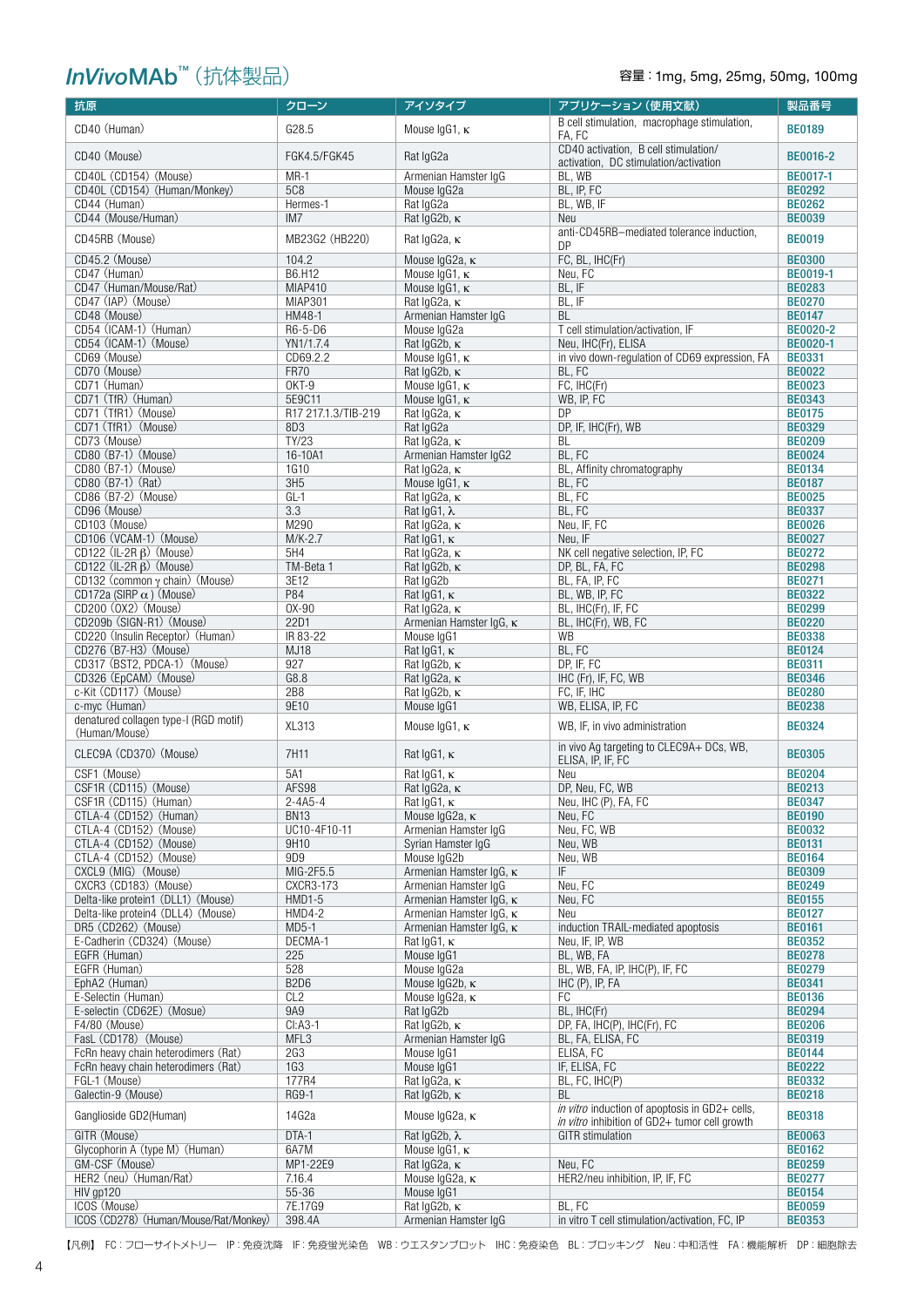## *InVivoMAb™* (抗体製品)

| 抗原                                                                                 | クローン                  | アイソタイプ                                        | アプリケーション (使用文献)                                                         | 製品番号                           |
|------------------------------------------------------------------------------------|-----------------------|-----------------------------------------------|-------------------------------------------------------------------------|--------------------------------|
| ICOSL (CD275) (Mouse)                                                              | <b>HK5.3</b>          | Rat IgG2a, K                                  | Neu                                                                     | <b>BE0028</b>                  |
| IFNAR-1 (Mouse)                                                                    | <b>MAR1-5A3</b>       | Mouse $lgG1, \kappa$                          | BL, WB                                                                  | <b>BE0241</b>                  |
| IFN $\gamma$ (Human)                                                               | B133.5                | Mouse IgG1                                    | Neu                                                                     | <b>BE0235</b>                  |
| IFN $\gamma$ (Human)                                                               | <b>B27</b>            | Mouse IgG1                                    | FC                                                                      | <b>BE0245</b>                  |
| IFN $\gamma$ (Mouse)                                                               | R4-6A2                | Rat IgG1, K                                   | Neu                                                                     | <b>BE0054</b>                  |
| IFN $\gamma$ (Mouse)                                                               | <b>XMG1.2</b>         | Rat $lgG1$ , $\kappa$                         | Neu, ELISPOT, FC, WB                                                    | <b>BE0055</b>                  |
| IFN $\gamma$ (Mouse)                                                               | H <sub>22</sub>       | Armenian Hamster IgG                          | Neu                                                                     | <b>BE0312</b>                  |
| IFN $\gamma$ R (CD119) (Mouse)                                                     | GR-20                 | Rat IgG2a, K                                  | Neu                                                                     | <b>BE0029</b>                  |
| IFN $\gamma$ R $\alpha$ (CD119) (Mouse)                                            | 2E2                   | Armenian Hamster IgG                          | WB, IP, FC                                                              | <b>BE0287</b>                  |
| $IqG1$ (Rat)                                                                       | RG11/39.4<br>RG7/1.30 | Mouse IgG2a, K                                | FC                                                                      | <b>BE0250</b>                  |
| IgG2a (Rat)<br>IgG2b (Rat)                                                         | RG7/11.1              | Mouse IgG2b, κ<br>Mouse IgG2b, κ              | IF, ELISA, FC<br>ELISA, FC                                              | <b>BE0251</b><br><b>BE0252</b> |
| IL-1 $\alpha$ (Mouse)                                                              | ALF-161               | Armenian Hamster IgG                          | Neu                                                                     | <b>BE0243</b>                  |
| IL-1 $\beta$ (Mouse/Rat)                                                           | B122                  | Armenian Hamster IgG                          | Neu, ELISA                                                              | <b>BE0246</b>                  |
| IL-1R (CD121a) (Mouse)                                                             | <b>JAMA-147</b>       | Armenian Hamster IgG, κ                       | BL                                                                      | <b>BE0256</b>                  |
|                                                                                    |                       |                                               | Neu, IL-2 receptor stimulation                                          |                                |
| IL-2 (Mouse)                                                                       | JES6-5H4              | Rat IgG2b, K                                  | (as a complex with IL-2), ELISPOT, FC<br>Neu, IL-2 receptor stimulation | <b>BE0042</b>                  |
| $IL-2$ (Mouse)                                                                     | S4B6-1                | Rat IgG2a                                     | (as a complex with IL-2)                                                | <b>BE0043-1</b>                |
| $IL-2$ (Mouse)                                                                     | JES6-1A12             | Rat IgG2a, K                                  | Neu, IL-2 receptor stimulation<br>(as a complex with IL-2)              | <b>BE0043</b>                  |
| IL-3 (Mouse)                                                                       | MP2-8F8               | Rat IgG1                                      | Neu, IL-3 receptor stimulation<br>(as a complex with IL-3), ELISA, FC   | <b>BE0282</b>                  |
| IL-4 (Human)                                                                       | MP4-25D2              | Rat IgG1, K                                   | Neu, FC                                                                 | <b>BE0240</b>                  |
| IL-4 (Mouse)                                                                       | 11B11                 | Rat IgG1, K                                   | Neu, FC, WB                                                             | <b>BE0045</b>                  |
| IL-4 (Mouse)                                                                       | BVD6-24G2             | Rat IgG1, K                                   | ELISA. ELISPOT. FC                                                      | <b>BE0199</b>                  |
| IL-5 (Mouse/Human)                                                                 | TRFK5                 | Rat IgG1, K                                   | Neu, DP                                                                 | <b>BE0198</b>                  |
| IL-6 (Mouse)                                                                       | MP5-20F3              | Rat $lgG1$ , $\kappa$                         | Neu                                                                     | <b>BE0046</b>                  |
| IL-6R (Mouse)                                                                      | 15A7                  | Rat IgG2b, K                                  | <b>BL</b>                                                               | <b>BE0047</b>                  |
| IL-7 (Mouse/Human)                                                                 | M25                   | Mouse IgG2b                                   | Neu, IL-7 receptor stimulation<br>(as a complex with IL-7)              | <b>BE0048</b>                  |
| IL-7R $\alpha$ (CD127) (Mouse)                                                     | A7R34                 | Rat IgG2a, K                                  | BL, FC                                                                  | <b>BE0065</b>                  |
| IL-9 (Mouse)                                                                       | 9C1                   | Mouse IgG2a                                   | Neu                                                                     | <b>BE0181</b>                  |
| IL-9 (Human)                                                                       | MH9A4                 | Mouse IgG2b, K                                | FC, ELISA                                                               | <b>BE0327</b>                  |
| IL-10 (Mouse)                                                                      | <b>JES5-2A5</b>       | Rat $lgG1$ , $\kappa$                         | Neu                                                                     | <b>BE0049</b>                  |
| IL-10R (CD210) (Mouse)                                                             | 1B1.3A                | Rat $lgG1$ , $\kappa$                         | BL, FC, WB                                                              | <b>BE0050</b>                  |
| IL-12 (Mouse)                                                                      | R1-5D9                | Rat IgG2a                                     | Neu                                                                     | <b>BE0052</b>                  |
| IL-12 p40 (Mouse)                                                                  | C <sub>17.8</sub>     | Rat IgG2a, K                                  | Neu, p40 affinity chromatography, IP, ELISA,<br>FC, WB                  | <b>BE0051</b>                  |
| IL-12 p70 (Human)                                                                  | 20C2                  | Rat $lgG1$ , $\kappa$                         | FA, ELISA, FC                                                           | <b>BE0234</b>                  |
| IL-12 p75 (Mouse)                                                                  | R2-9A5                | Rat $lgG2b$ , $\kappa$                        | Neu, ELISA                                                              | <b>BE0233</b>                  |
| IL-15 (Mouse)                                                                      | AI0.3                 | Rat IgG2a, K                                  | Neu                                                                     | <b>BE0315</b>                  |
| IL-17A (Mouse)                                                                     | 17F3                  | Mouse IgG1, K                                 | Neu                                                                     | <b>BE0173</b>                  |
| IL-17F (Mouse)                                                                     | MM17F8F5.1A9          | Mouse $lgG1$ , $\kappa$                       | in vivo IL-17F neutralization                                           | <b>BE0303</b>                  |
| IL-18 (Mouse)                                                                      | YIGIF74-1G7           | Rat IgG2a, K                                  | Neu                                                                     | <b>BE0237</b>                  |
| IL-21R (Mouse)                                                                     | 4A9                   | Rat IgG2a, K                                  | <b>BL</b>                                                               | <b>BE0258</b>                  |
| IL-23 (p19) (Mouse)                                                                | $G23-8$               | Rat $lgG1$ , $\kappa$                         | Neu, WB                                                                 | <b>BE0313</b>                  |
| IL-27 p28 (Mouse)                                                                  | MM27.7B1              | Mouse $lgG2a$ , $\kappa$                      | Neu, FC                                                                 | <b>BE0326</b>                  |
| Influenza A virus NP                                                               | H16-L10-4R5 (HB65)    | Mouse IgG2a                                   | IP, IHC(P), induction of passive immunity to<br>influenza A virus       | <b>BE0159</b>                  |
| Integrin $\beta$ 7 (Mouse/Human)                                                   | <b>FIB504</b>         | Rat IgG2a, K                                  | IP, WB, FC                                                              | <b>BE0062</b>                  |
| Jagged 2 (Mouse)                                                                   | HMJ2-1                | Armenian Hamster IgG                          | Neu                                                                     | <b>BE0125</b>                  |
| Kappa Immunoglobulin Light Chain (Rat)                                             | MAR 18.5              | Mouse IgG2a, K                                | <b>DP</b>                                                               | <b>BE0122</b>                  |
| Kappa Immunoqlobulin Light Chain (Mouse)                                           | 187.1 (HB58)          | Rat $lgG1$ , $\kappa$                         | IF                                                                      | <b>BE0176</b>                  |
| KLRG-1 (Mouse/Human)                                                               | 2F1                   | Syrian Hamster IgG                            | FC                                                                      | <b>BE0201</b>                  |
| LAG-3 (Mouse)                                                                      | C9B7W                 | Rat $lgG1$ , $\kappa$                         | Neu, FC                                                                 | <b>BE0174</b>                  |
| LCMV nucleoprotein                                                                 | $VL-4$                | Rat $lgG2a$ , $\kappa$                        | IF, FC                                                                  | <b>BE0106</b>                  |
| LFA-1 $\alpha$ (CD11a) (Human)                                                     | TS-1/22.1.1.13        | Mouse IgG1                                    | Neu                                                                     | <b>BE0005</b>                  |
| LFA-1 $\alpha$ (CD11a) (Mouse)                                                     | FD441.8               | Rat IgG2b                                     | Neu                                                                     | BE0005-1                       |
| LFA-1 $\alpha$ (CD11a) (Mouse)                                                     | M17/4                 | Rat IgG2a, K                                  | Neu, FC                                                                 | <b>BE0006</b>                  |
| LPAM-1 (Integrin $\alpha$ 4 $\beta$ 7) (Mouse)                                     | DATK32                | Rat IgG2a, K                                  | Neu, FC                                                                 | <b>BE0034</b>                  |
| LRP1 (CD91) (Mouse/Human/Rat)                                                      | 11H4                  | Mouse IgG1, K                                 | WB, IF, IP                                                              | <b>BE0333</b>                  |
| L-Selectin (CD62L) (Mouse)                                                         | Mel-14                | Rat IgG2a, $\kappa$                           | Neu                                                                     | <b>BE0021</b>                  |
| Ly6C (Mouse)                                                                       | Monts <sub>1</sub>    | Rat IgG2a                                     | DP, FC                                                                  | <b>BE0203</b>                  |
| Ly6G (Mouse)                                                                       | <b>1A8</b>            | Rat IgG2a, $\kappa$                           | DP, IF, IHC(P), IHC(Fr), FC                                             | BE0075-1                       |
| Ly6G/Ly6C (Mouse)<br>Ly6G/Ly6C (Gr-1) (Mouse)                                      | NIMP-R14<br>RB6-8C5   | Rat $lgG2b$ , $\kappa$<br>Rat $lgG2b, \kappa$ | DP, IHC(P), IHC(Fr), IF, FC<br>DP, FC, IHC(P), IHC(Fr)                  | <b>BE0320</b><br><b>BE0075</b> |
| MAdCAM-1 (Mouse)                                                                   | MECA-367              | Rat IgG2a, K                                  | Neu, IF                                                                 | <b>BE0035</b>                  |
| MAGEC2 (CT10) (Human)                                                              | LX-CT10.5             | Mouse IgG2a, K                                | IHC (P), IF, WB                                                         | <b>BE0335</b>                  |
| MDR-1 (CD243) (Human/Monkey)                                                       | UIC <sub>2</sub>      | Mouse IgG2a, K                                | BL, DP, IHC (P)                                                         | <b>BE0340</b>                  |
| MHC Class I (H-2) (Mouse)                                                          | M1/42.3.9.8           | Rat IgG2a, K                                  | BL, IF, FC                                                              | <b>BE0077</b>                  |
| MHC Class I (H-2K <sup>b</sup> ) (Mouse)                                           | AF6-88.5.5.3          | Mouse IgG2a, K                                | administration, FC                                                      | <b>BE0121</b>                  |
| MHC Class I (H-2K <sup>b</sup> ) (Mouse)                                           | $Y-3$                 | Mouse IgG2b, κ                                | FA, Purification of MHC peptide complexes, FC                           | <b>BE0172</b>                  |
| MHC Class I (H-2K <sup>b</sup> ) bound to SIINFEKL                                 | 25-D1.16              | Mouse IgG1, K                                 | FA, FC                                                                  | <b>BE0207</b>                  |
| peptide (OVA residues 257-264) (Mouse)<br>MHC Class I (H-2K <sup>d</sup> ) (Mouse) | SF1.1.10 (HB159)      | Mouse IgG2a, K                                | Purification of MHC peptide complexes, FC                               | <b>BE0104</b>                  |
| MHC Class I (H-2K <sup>d</sup> , H-2D <sup>d</sup> ) (Mouse)                       | $34 - 1 - 2S$         | Mouse IgG2a, K                                | activation of APCs                                                      | <b>BE0180</b>                  |
| MHC Class I (H-2K <sup>k</sup> ) (Mouse)                                           | AF3-12.1.3            | Mouse IgG1                                    | administration                                                          | <b>BE0152</b>                  |
| MHC Class I (H-2K <sup>k</sup> , H-2D <sup>k</sup> ) (Mouse)                       | 15-3-1S (HB13)        | Mouse IgG2a, K                                | administration, FC                                                      | <b>BE0158</b>                  |
| MHC Class I (H-2K <sup>k</sup> , H-2D <sup>k</sup> ) (Mouse)                       | 16-1-2N (HB14)        | Mouse IgG2a                                   | FA, FC                                                                  | <b>BE0228</b>                  |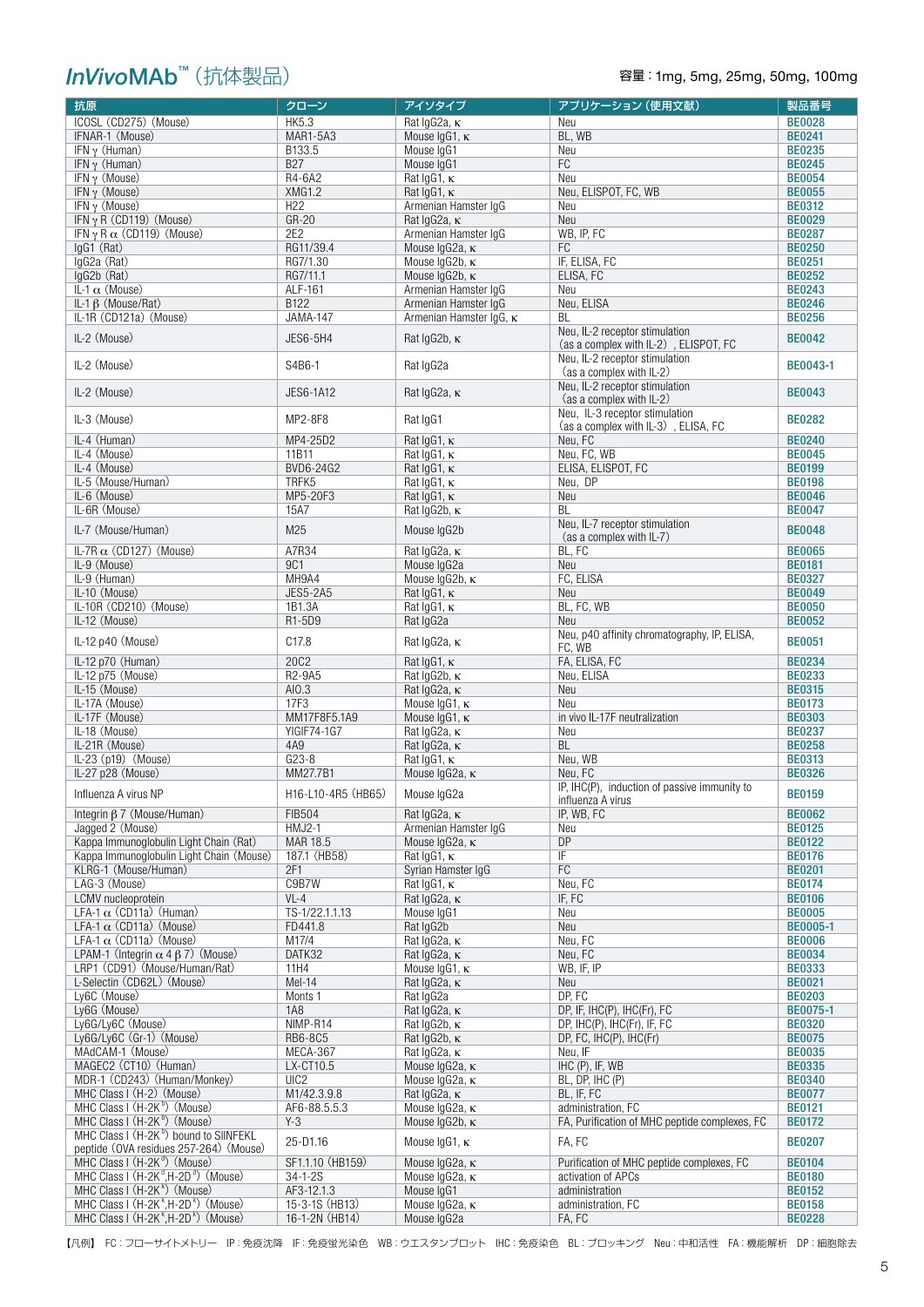## *InVivoMAb™* (抗体製品)

### 容量: 1mg, 5mg, 25mg, 50mg, 100mg

| 抗原                                                             | クローン                       | アイソタイプ                                         | アプリケーション (使用文献)                                                                                               | 製品番号                           |
|----------------------------------------------------------------|----------------------------|------------------------------------------------|---------------------------------------------------------------------------------------------------------------|--------------------------------|
| MHC Class I (HLA-A, HLA-B, HLA-C)                              | W6/32                      | Mouse IgG2a, K                                 | FA                                                                                                            | <b>BE0079</b>                  |
| (Human)                                                        |                            |                                                |                                                                                                               |                                |
| MHC Class I (SLA <sup>d</sup> ) (Swine)                        | 74-11-10 (HB139)           | Mouse IgG2b, K                                 | FC                                                                                                            | <b>BE0120</b>                  |
| MHC Class II $(\beta \text{ chain})$ (Mouse)                   | <b>KL277</b>               | Hamster/Mouse IgG                              | WB                                                                                                            | <b>BE0140</b>                  |
| MHC class II (HLA-DR) (Human/Monkey)                           | L243                       | Mouse IgG2a, K                                 | BL, HLA class II binding assay, in vitro MHC<br>class II HLA-DR expressing cell negative<br>selection, WB, FC | <b>BE0306</b>                  |
| MHC Class II (I-A) (Mouse)                                     | $Y-3P$                     | Mouse IgG2a, K                                 | BL, FC                                                                                                        | <b>BE0178</b>                  |
| MHC Class II (I-A/I-E) (Mouse)                                 | M5/114                     | Rat IgG2b                                      | BL, FA, IF, WB, IP, FC                                                                                        | <b>BE0108</b>                  |
| MHC Class II $(I-A^k,I-A^r,I-A^f,I-A^s,I-A^{g7})$              | $10 - 3.6.2$               | Mouse IgG2a                                    | MHC class II I-A BL, MHC class II I-A                                                                         | <b>BE0068</b>                  |
| (Mouse)<br>MHC Class II (I-E <sup>k</sup> /RT1-D) (Mouse/Rat)  | 14-4-4S (HB32)             | Mouse IgG2a, K                                 | expressing cell negative selection<br>BL, FC                                                                  | <b>BE0167</b>                  |
|                                                                |                            |                                                | in vivo administration in mouse xenograft                                                                     |                                |
| MUC1 (CD227) (Human)                                           | C595 (NCRC48)              | Mouse IgG3, K                                  | models, IHC (P), IF, in vitro cell cytotoxicity<br>assay, WB                                                  | <b>BE0336</b>                  |
| NK1.1 (Mouse)                                                  | <b>PK136</b>               | Mouse IgG2a, K                                 | DP, FC                                                                                                        | <b>BE0036</b>                  |
| NKG2AB6 (Mouse)                                                | 16A11                      | Mouse $lgG2b$ , $\kappa$                       | FC                                                                                                            | <b>BE0339</b>                  |
| NKG2A/C/E (Mouse)                                              | 20D <sub>5</sub>           | Rat IgG2a, K                                   | BL, IHC(Fr), FC                                                                                               | <b>BE0321</b>                  |
| NKG2D (Mouse)                                                  | HMG2D                      | Armenian Hamster IqG                           | BL                                                                                                            | <b>BE0111</b>                  |
| NKG2D (CD314) (Mouse)<br>NKG2D (CD314) (Human)                 | CX <sub>5</sub><br>1D11    | Rat IgG1, K                                    | BL, FC                                                                                                        | <b>BE0334</b><br><b>BE0351</b> |
| Nonclassical MHC Class I molecule Qa-1 <sup>b</sup>            |                            | Mouse $lgG1$ , $\kappa$                        | BL, IP, FC                                                                                                    |                                |
| (Mouse)<br>Notch 4 (Mouse)                                     | 4C2.4A7.5H11<br>HMN4-14    | Mouse IgG1<br>Armenian Hamster IgG, κ          | WB, IF<br>Notch4 stimulation, FC                                                                              | <b>BE0165</b><br><b>BE0129</b> |
| OX40 (CD134) (Mouse)                                           | 0X-86                      | Rat IgG1, $\kappa$                             | OX40 activation, WB                                                                                           | <b>BE0031</b>                  |
| OX40L (CD134L) (Mouse)                                         | <b>RM134L</b>              | Rat IgG2b, K                                   | BL, Neu                                                                                                       | BE0033-1                       |
| Pan-endothelial Cell Antigen (MECA-32)                         | MECA-32                    | Rat IgG2a, K                                   | IHC(Fr), FC, WB, IF                                                                                           | <b>BE0200</b>                  |
| (Mouse)                                                        |                            |                                                |                                                                                                               |                                |
| PD-1 (CD279) (Human)<br>PD-1 (CD279) (Human)                   | J116                       | Mouse $lgG1$ , $\kappa$                        | Neu, BL                                                                                                       | <b>BE0188</b>                  |
| PD-1 (CD279) (Mouse)                                           | J110                       | Mouse IgG1                                     | FC                                                                                                            | <b>BE0193</b>                  |
| PD-1 (CD279) (Mouse)                                           | J43<br>RMP1-14             | Armenian Hamster IgG<br>Rat IgG2a, K           | BL, Neu, WB<br><b>BL</b>                                                                                      | BE0033-2<br><b>BE0146</b>      |
| PD-1 (CD279) (Mouse)                                           | 29F.1A12                   | Rat IgG2a, K                                   | BL, Neu, IHC(Fr), IF, WB, FC                                                                                  | <b>BE0273</b>                  |
| PD-L1 (B7-H1) (Human)                                          | 29E.2A3                    | Mouse $lgG2b, \kappa$                          | BL, FA, IHC(Fr), FC                                                                                           | <b>BE0285</b>                  |
| PD-L1 (B7-H1) (Mouse)                                          | 10F.9G2                    | Rat IgG2b, K                                   | BL, IF, IHC(Fr), FC, WB                                                                                       | <b>BE0101</b>                  |
| PD-L2 (B7-DC) (Mouse)                                          | <b>TY25</b>                | Rat IgG2a, K                                   | BL, IHC(Fr), FC                                                                                               | <b>BE0112</b>                  |
| Phosphotyrosine                                                | 4G10                       | Mouse IgG2b                                    | ELISA, WB                                                                                                     | <b>BE0194</b>                  |
| Podoplanin (gp38) (Mouse)                                      | 8.1.1                      | Syrian Hamster IgG                             | BL, IF, WB, FC                                                                                                | <b>BE0236</b>                  |
| PrP (prion protein) (Mouse/Human)                              | TW1                        | Mouse IgG2a                                    | BL, WB                                                                                                        | <b>BE0350</b>                  |
| PSGL-1 (CD162) (Mouse)                                         | 4RA10                      | Rat $lgG1$ , $\kappa$                          | BL, IHC(Fr)                                                                                                   | <b>BE0186</b>                  |
| RANKL (CD254) (Mouse)                                          | IK22/5                     | Rat IgG2a, K                                   | BL                                                                                                            | <b>BE0191</b>                  |
| Siglec-H (Mouse)                                               | 440c                       | Rat IgG2b                                      | administration, FC                                                                                            | <b>BE0202</b>                  |
| T15V <sub>H</sub> and T15V <sub>L</sub> regions of IgM (Mouse) | AB1-2 (HB33)               | Mouse IgG1, κ                                  | <b>ELISA</b>                                                                                                  | <b>BE0072</b>                  |
| TCR V $\gamma$ 1.1/Cr4 (Mouse)<br>$TCR \beta$ (Mouse)          | 2.11<br>H57-597 (HB218)    | Armenian Hamster IgG<br>Armenian Hamster IgG   | FC<br><b>DP</b>                                                                                               | <b>BE0257</b><br><b>BE0102</b> |
|                                                                |                            |                                                | Neu, $\gamma / \delta$ T cell stimulation, $\gamma / \delta$ T cell                                           |                                |
| TCR $\gamma$ / $\delta$ (Mouse)<br>Ter-119 (Mouse)             | UC7-13D5<br><b>TER-119</b> | Armenian Hamster IgG, $\kappa$<br>Rat IgG2b, K | purification, FA, IP, FC<br>administration, FA, FC                                                            | <b>BE0070</b><br><b>BE0183</b> |
| TGF- β (Mouse/Human/Rat/Monkey/                                |                            |                                                |                                                                                                               |                                |
| Hamster/Canine/Bovine)                                         | 1D11.16.8                  | Mouse IgG1, K                                  | Neu, WB                                                                                                       | <b>BE0057</b>                  |
| Thy1 (CD90) (Mouse)                                            | M5/49.4.1                  | Rat IgG2a                                      | <b>DP</b>                                                                                                     | <b>BE0076</b>                  |
| Thy1.1 (CD90.1) (Mouse)                                        | 19E12                      | Mouse IgG2a, K                                 | DP                                                                                                            | <b>BE0214</b>                  |
| Thy1.2 (CD90.2) (Mouse)                                        | 30H12                      | Rat IgG2b, K                                   | DP, WB                                                                                                        | <b>BE0066</b>                  |
| TIGIT (Mouse)<br>TIM-1 (CD365) (Mouse)                         | 1G9<br><b>RMT1-10</b>      | Mouse $lgG1$ , $\kappa$<br>Rat IgG2a, K        | BL, FC<br>BL                                                                                                  | <b>BE0274</b><br><b>BE0113</b> |
|                                                                |                            |                                                | TIM-1 activation, T cell                                                                                      |                                |
| TIM-1 (CD365) (Mouse)                                          | 3B3                        | Rat IgG2a, K                                   | stimulation/activation, FA, ELISA, FC                                                                         | <b>BE0289</b>                  |
| TIM-1 (CD365) (Mouse)                                          | 3D <sub>10</sub>           | Rat $lgG1$ , $\kappa$                          | BL                                                                                                            | <b>BE0314</b>                  |
| TIM-2 (Mouse)                                                  | <b>RMT2-29</b>             | Rat Ig2a, $\lambda$                            |                                                                                                               | <b>BE0114</b>                  |
| TIM-3 (CD366) (Mouse)                                          | <b>RMT3-23</b>             | Rat $IqG2a, \kappa$                            | Neu, BL, FC                                                                                                   | <b>BE0115</b>                  |
| TIM-3 (CD366) (Mouse)<br>TIM-4 (Mouse)                         | B8.2C12<br>RMT4-53         | Rat $lgG1$ , $\kappa$<br>Rat IgG2a, K          | Neu, BL, FC<br>BL, IF                                                                                         | <b>BE0275</b><br><b>BE0171</b> |
| TIM-4 (Mouse)                                                  | RMT4-54                    | Rat IgG2a                                      | BL, IF, FC                                                                                                    | <b>BE0225</b>                  |
| TIM-4 (Mouse)                                                  | F31-5G3                    | Rat $lgG1$ , $\kappa$                          | FC                                                                                                            | <b>BE0344</b>                  |
| TL1A(TNFSF15) (Mouse)                                          | 5G4.6                      | Armenian Hamster IqG                           | Neu FC                                                                                                        | <b>BE0323</b>                  |
| TNF $\alpha$ (Mouse)                                           | XT3.11                     | Rat IgG1                                       | Neu, WB                                                                                                       | <b>BE0058</b>                  |
| TNF $\alpha$ (Mouse/Rat/Rabbit)                                | TN3-19.12                  | Armenian Hamster IgG, K                        | Neu, FC                                                                                                       | <b>BE0244</b>                  |
| TNFR2 (CD120b) (Mouse)                                         | TR75-54.7                  | Armenian Hamster IqG                           | <b>BL</b>                                                                                                     | <b>BE0247</b>                  |
| TYRP1/TRP1 (gp75) (Mouse/Human)                                | <b>TA99</b>                | Mouse IgG2a, K                                 | triggering of Fc $\gamma$ Rs, IF, FC                                                                          | <b>BE0151</b>                  |
| $V \beta$ 4 TCR (Mouse)                                        | KT4                        | Rat IgG2b                                      | administration, FC                                                                                            | <b>BE0166</b>                  |
| $V \beta$ 8 TCR (Mouse)                                        | F23.1                      | Mouse IgG2a, K                                 | FC                                                                                                            | <b>BE0182</b>                  |
| VEGFR-2 (Mouse)                                                | DC101                      | Rat $lgG1$ , $\kappa$                          | BL, WB                                                                                                        | <b>BE0060</b>                  |
| $V \gamma$ 2 TCR (Mouse)<br>v-H-Ras (Mouse/Human/Rat)          | <b>UC3-10A6</b><br>Y13-238 | Armenian Hamster IgG, κ<br>Rat IgG2a           | DP, FC<br>IP                                                                                                  | <b>BE0168</b><br><b>BE0139</b> |
| VISTA (Mouse)                                                  | 13F3                       | Armenian Hamster IgG                           | BL, FC                                                                                                        | <b>BE0310</b>                  |
| VLA-4 (CD49d) (Mouse/Human)                                    | PS/2                       | Rat IgG2b, K                                   | Neu, FC                                                                                                       | <b>BE0071</b>                  |
| VLDL-R (Mouse/Rat/Bovine)                                      | $lgG-6A6$                  | Mouse $lgG1, \lambda$                          | <b>WB</b>                                                                                                     | <b>BE0345</b>                  |
| West Nile/dengue virus E protein                               | E60                        | Mouse IgG2a, K                                 | Neu                                                                                                           | <b>BE0325</b>                  |
| YB-1 (Human)                                                   | 21A3                       | Mouse IgG1                                     | IHC(P), WB                                                                                                    | <b>BE0216</b>                  |

【凡例】 FC:フローサイトメトリー IP:免疫沈降 IF:免疫蛍光染色 WB:ウエスタンブロット IHC:免疫染色 BL:ブロッキング Neu:中和活性 FA:機能解析 DP:細胞除去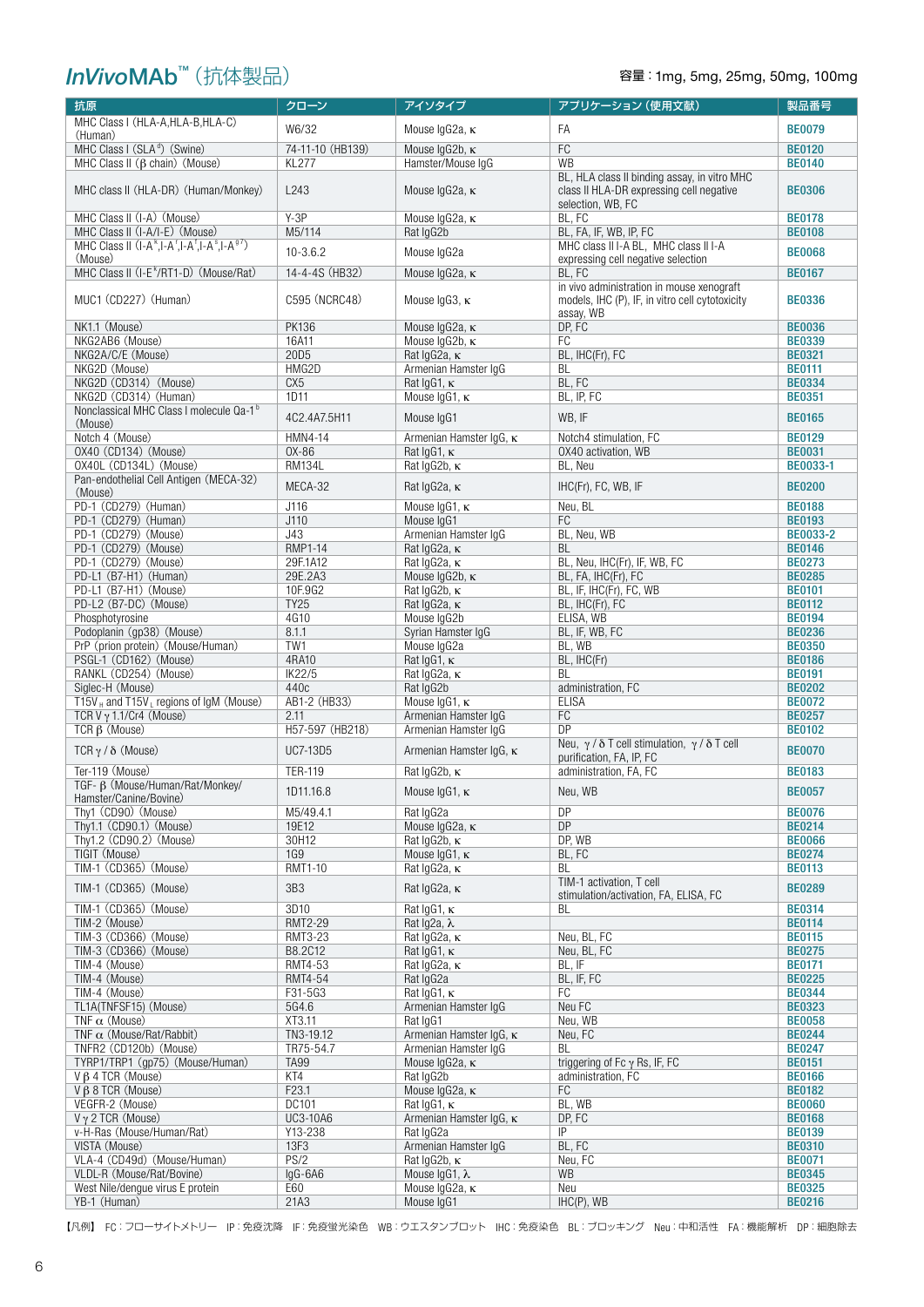



InVivoSIM™ 製品は、研究用グレードのバイオシミラーモノクローナル抗体です。 各抗体は組換え技術を使用して製造されており、オリジナルの医薬品と同じ可変領域配列が組み込まれています。 高価な医薬品グレードの抗体を購入することなく、薬物の生物学的効果を研究することが可能です。 InVivoSIM™ 製品は研究用試薬です。研究目的以外の用途にはご使用できません。

| 低エンドトキシン (く0.001 EU/μg) | 純度 : ≧ 95%       | 保存剤、安定剤、キャリアタンパク質フリー |
|-------------------------|------------------|----------------------|
| マウス病原体フリー               | タンパク質凝集スクリーニング済み | イムノブロットによる結合検証       |

#### 容量:1mg, 5mg, 25mg, 50mg, 100mg

|                                                                         |            | アプリケーション (使用文献)                 |                |
|-------------------------------------------------------------------------|------------|---------------------------------|----------------|
| 抗原                                                                      | アイソタイプ     |                                 | 製品番号           |
| InVivoSIM <sup>TM</sup> anti-human TNF $\alpha$ (Adalimumab Biosimilar) | Human IgG1 | Neu, FC, ELISA, IF, IP, IHC, WB | <b>SIM0001</b> |
| InVivoSIM™ anti-human EGFR (Cetuximab Biosimilar)                       | Human IgG1 | BL, ELISA, FC                   | <b>SIM0002</b> |
| InVivoSIM™ anti-human PD-1 (Nivolumab Biosimilar)                       | Human IgG4 | BL, FC, IHC, WB                 | <b>SIM0003</b> |
| InVivoSIM™ anti-human CTLA-4 (Ipilimumab Biosimilar)                    | Human IgG1 | Neu, FC, ELISA, WB              | <b>SIM0004</b> |
| InVivoSIM™ anti-human HER2 (Trastuzumab Biosimilar)                     | Human IgG1 | FC, ELISA, IHC, WB              | <b>SIM0005</b> |
| InVivoSIM™ anti-human TNF $\alpha$ (Infliximab Biosimilar)              | Human IqG1 | Neu, FC, ELISA, WB              | <b>SIM0006</b> |
| InVivoSIM™ anti-human VEGF (Bevacizumab Biosimilar)                     | Human IgG1 | Neu, FC, ELISA, IP              | <b>SIM0007</b> |
| InVivoSIM™ anti-human CD20 (Rituximab Biosimilar)                       | Human IgG1 | FC, ELISA, WB                   | <b>SIM0008</b> |
| InVivoSIM™ anti-human PD-L1 (Atezolizumab Biosimilar)                   | Human IgG1 | FC. WB                          | <b>SIM0009</b> |

【凡例】 FC:フローサイトメトリー IP:免疫沈降 IF:免疫蛍光染色 WB:ウエスタンブロット IHC:免疫染色 BL:ブロッキング Neu:中和活性 FA:機能解析 DP:細胞除去



## *InVivo*Pure™ Dilution Buffers

~in vivo 研究に最適な抗体希釈液~

Bio X Cell 社の高品質な抗体に適した抗体希釈液です。 *in vivo* 研究に求められる厳しい条件を満たすよう調製されております。

低エンドトキシン:≦ 0.0005 EU/ug → ■ ■ ■ ■ 毒性について 動物実験検証済み → ■ ■ ■ ■ ■ マウス病原体フリー

| 品名                                                     | 容量               | 製品番号          |
|--------------------------------------------------------|------------------|---------------|
| <i>InVivo</i> Pure <sup>™</sup> pH 6.5 Dilution Buffer | 50 <sub>ml</sub> | <b>IP0065</b> |
| <i>InVivo</i> Pure <sup>™</sup> pH 7.0 Dilution Buffer | 50 <sub>ml</sub> | <b>IP0070</b> |
| <i>InVivo</i> Pure <sup>™</sup> pH 8.0 Dilution Buffer | 50 <sub>ml</sub> | <b>IP0080</b> |
| <i>InVivoPure</i> <sup>™</sup> pH 6.0T Dilution Buffer | 50 <sub>ml</sub> | <b>IPT060</b> |
| <i>InVivoPure</i> ™ pH 6.5T Dilution Buffer            | 50 <sub>ml</sub> | <b>IPT065</b> |
| <i>InVivoPure</i> <sup>™</sup> pH 8.0T Dilution Buffer | 50 <sub>ml</sub> | <b>IPT080</b> |

## 融合タンパク質

| 品名                                                              | 容量                          | 製品番号          |
|-----------------------------------------------------------------|-----------------------------|---------------|
| <i>InVivo</i> Plus <sup>™</sup> recombinant CTLA-4-lq (hum/hum) | 5mg, 25mg, 50mg, 100mg      | <b>BP0099</b> |
|                                                                 |                             |               |
| 品名                                                              | 容量                          | 製品番号          |
| InVivoMAb™ recombinant CTLA-4-Ig (hum/hum)                      | 1mg, 5mg, 25mg, 50mg, 100mg | <b>BE0099</b> |
| InVivoMAb <sup>™</sup> recombinant FIt-3L-Iq (hum/hum)          | 1mg, 5mg, 25mg, 50mg, 100mg | <b>BE0342</b> |
| <i>InVivo</i> MAb <sup>™</sup> recombinant human IqG1 Fc        | 1mg, 5mg, 25mg, 50mg, 100mg | <b>BE0096</b> |
| <i>InVivo</i> MAb <sup>™</sup> recombinant mouse IqG2a Fc       | 1mg, 5mg, 25mg, 50mg, 100mg | <b>BE0097</b> |